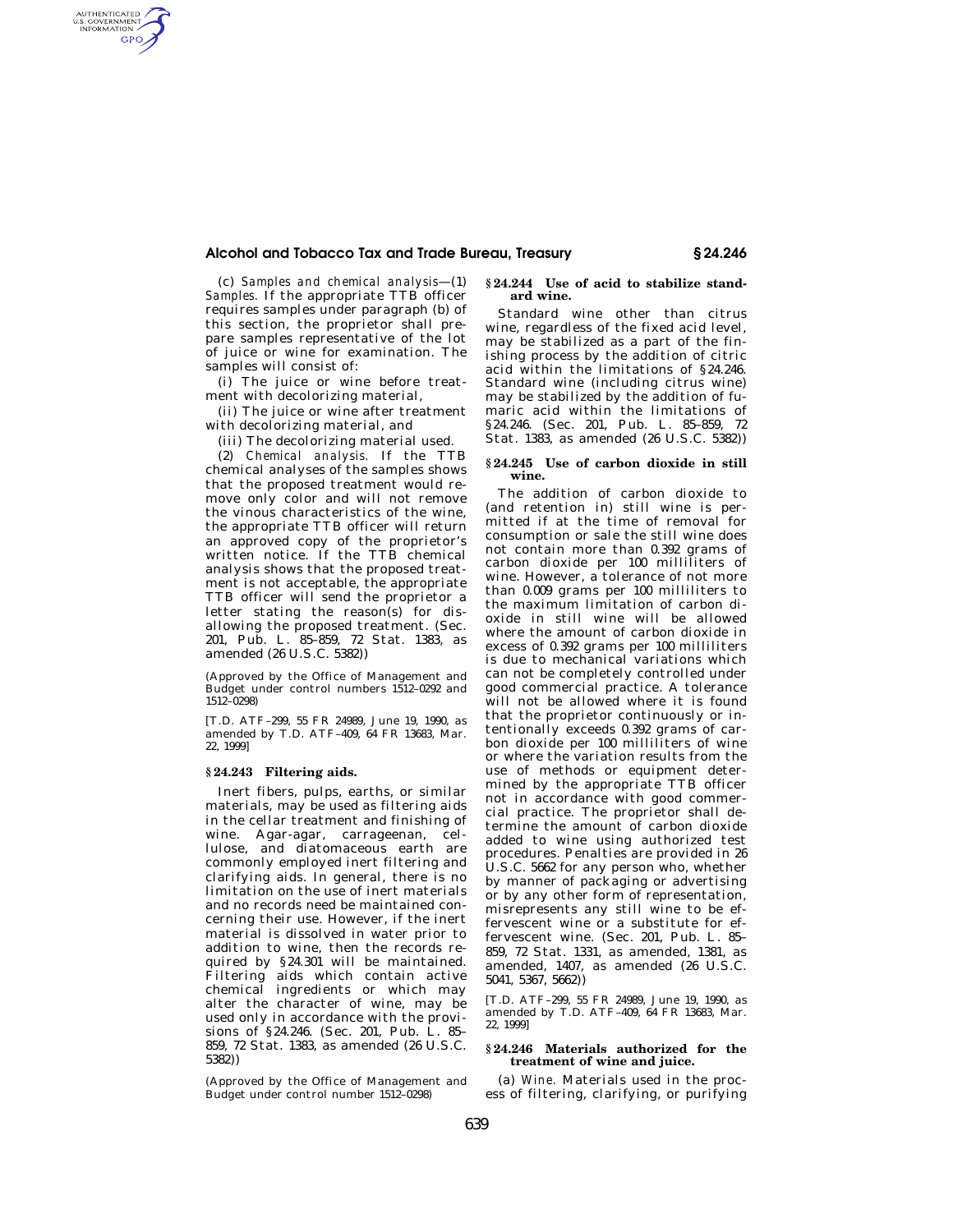wine may remove cloudiness, precipitation, and undesirable odors and flavors, but the addition of any substance foreign to wine which changes the character of the wine, or the abstraction of ingredients which will change its character, to the extent inconsistent with good commercial practice, is not permitted on bonded wine premises. The materials listed in this section are approved, as being consistent with good commercial practice in the production, cellar treatment, or finishing of wine, and where applicable in the treatment of juice, within the general limitations of this section: *Provided,* That:

(1) When the specified use or limitation of any material on this list is determined to be unacceptable by the

**§ 24.246 27 CFR Ch. I (4–1–08 Edition)** 

U.S. Food and Drug Administration, the appropriate TTB officer may cancel or amend the approval for use of the material in the production, cellar treatment, or finishing of wine; and

(2) Where water is added to facilitate the solution or dispersal of a material, the volume of water added, whether the material is used singly or in combination with other water based treating materials, may not total more than one percent of the volume of the treated wine, juice, or both wine and juice, from which such wine is produced.

(b) *Formula wine.* In addition to the material listed in this section, other material may be used in formula wine if approved for such use.

| Materials and use                                                                                                                                          | Reference or limitation                                                                                                                                                                                                                                                    |
|------------------------------------------------------------------------------------------------------------------------------------------------------------|----------------------------------------------------------------------------------------------------------------------------------------------------------------------------------------------------------------------------------------------------------------------------|
| Acacia (qum arabic): To clarify and to stabilize wine                                                                                                      | The amount used shall not exceed 2 lbs/1000 gals. (0.24 g/L<br>of wine. 21 CFR 184.1330 (GRAS) *See footnote below.                                                                                                                                                        |
| Acetaldehyde: For color stabilization of juice prior to concentra-<br>tion.                                                                                | The amount used must not exceed 300 ppm, and the finished<br>concentrate must have no detectable level of the material.<br>21 CFR 182.60 (GRAS).                                                                                                                           |
| Activated carbon:                                                                                                                                          |                                                                                                                                                                                                                                                                            |
| To assist precipitation during fermentation                                                                                                                | 27 CFR 24.176. GRAS per FDA advisory opinion dated 1/26/<br>79.                                                                                                                                                                                                            |
|                                                                                                                                                            | The amount used to clarify and purify wine shall be included<br>in the total amount of activated carbon used to remove ex-<br>cessive color in wine. 27 CFR 24.241 and 24.242 (GRAS).                                                                                      |
| To remove color in wine and/or juice from which the<br>wine was produced.                                                                                  | The amount used to treat the wine, including the juice from<br>which the wine was produced, shall not exceed 25 lbs/1000<br>gal. (3.0 g/L). If the amount necessary exceeds this limit, a<br>notice is required pursuant to 27 CFR 24.242 (GRAS).                          |
|                                                                                                                                                            | May be prepared in a light brine 1 oz. (28.35 grams) potas-<br>sium chloride, 2 lbs (907.2 grams) egg white, 1 gal. (3.785<br>L) of water. Usage not to exceed 1.5 gals. of solution per<br>1,000 gals. of wine. (GRAS).                                                   |
| Alumino-silicates (hydrated) e.g., Bentonite (Wyoming clay) and<br>Kaolin: To clarify and to stabilize wine or juice.                                      | 21 CFR §§ 182.2727, 182.2729, 184.1155 (GRAS) and<br>186.1256. GRAS per FDA advisory opinion dated July 26,<br>1985.                                                                                                                                                       |
| Ammonium phosphate (mono- and di basic): Yeast nutrient in<br>wine production and to start secondary fermentation in the<br>production of sparkling wines. | The amount used shall not exceed 8 lbs. per 1000 gals. (0.96<br>q/L) of wine. 21 CFR 184.1141 (GRAS).                                                                                                                                                                      |
| Ascorbic acid iso-ascorbic acid (erythorbic acid): To prevent oxi-<br>dation of color and flavor components of juice and wine.                             | May be added to grapes, other fruit (including berries), and<br>other primary wine making materials, or to the juice of such<br>materials, or to the wine, within limitations which do not<br>alter the class or type of the wine. 21 CFR 182.3013 and<br>182.3041 (GRAS). |
| Calcium carbonate (with or without calcium salts of tartaric and<br>malic acids):                                                                          |                                                                                                                                                                                                                                                                            |
| To reduce the excess natural acids in high acid wine,<br>and in juice prior to or during fermentation                                                      | The natural or fixed acids shall not be reduced below 5 g/L.<br>21 CFR 184.1069 and 184.1099, and 184.1191 (GRAS).<br>The amount used shall not exceed 30 lbs/1000 gals. (3.59 g/                                                                                          |
|                                                                                                                                                            | L) of wine.                                                                                                                                                                                                                                                                |
| Calcium pantothenate: Yeast nutrient to facilitate fermentation<br>of apple wine.                                                                          | The amount used must not exceed 0.1 lb. per 25,000 gallons.<br>21 CFR 184.1212 (GRAS).                                                                                                                                                                                     |
| Calcium sulfate (gypsum): To lower pH in sherry wine.                                                                                                      | The sulfate content of the finished wine shall not exceed 2.0q/<br>L, expressed as potassium sulfate. 27 CFR 24.214. 21 CFR<br>184.1230 (GRAS).                                                                                                                            |
| Carbon dioxide (including food grade dry ice): To stabilize * * *<br>and to preserve wine.                                                                 | 27 CFR 24.245.<br>21 CFR 184.1240 (GRAS).                                                                                                                                                                                                                                  |
| Casein, potassium salt of casein: To clarify wine                                                                                                          | GRAS per FDA opinions of 02/23/60 and 08/25/61. 27 CFR<br>24.243.                                                                                                                                                                                                          |

MATERIALS AUTHORIZED FOR TREATMENT OF WINE AND JUICE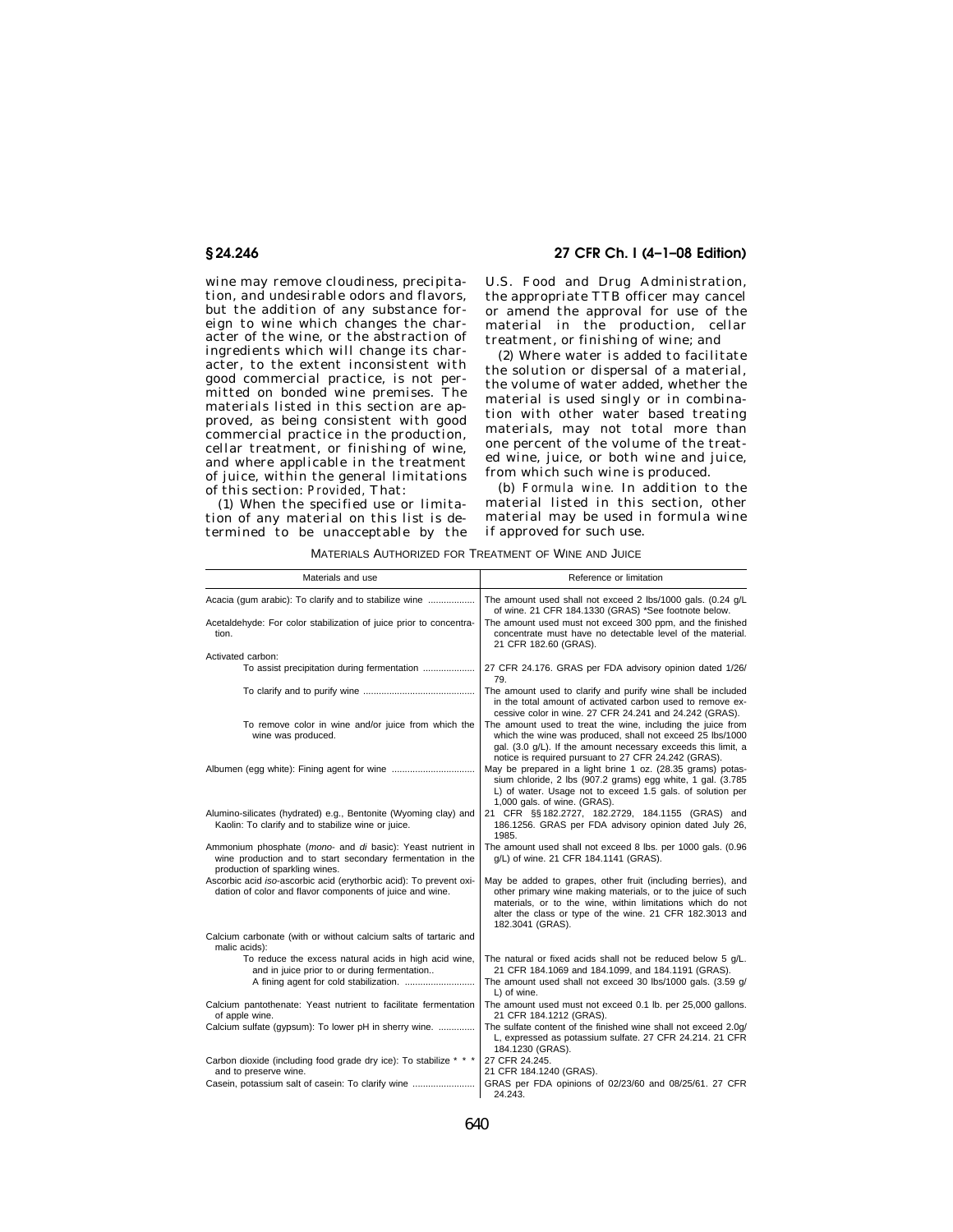# **Alcohol and Tobacco Tax and Trade Bureau, Treasury § 24.246**

MATERIALS AUTHORIZED FOR TREATMENT OF WINE AND JUICE—Continued

| Materials and use                                                                                                                                                                                                     | Reference or limitation                                                                                                                                                                                                                                                                                                                                                                                                              |
|-----------------------------------------------------------------------------------------------------------------------------------------------------------------------------------------------------------------------|--------------------------------------------------------------------------------------------------------------------------------------------------------------------------------------------------------------------------------------------------------------------------------------------------------------------------------------------------------------------------------------------------------------------------------------|
| Citric acid:                                                                                                                                                                                                          |                                                                                                                                                                                                                                                                                                                                                                                                                                      |
| To correct natural acid deficiencies in wine                                                                                                                                                                          | 27 CFR 24.182 and 24.192.<br>21 CFR 182.1033 (GRAS).                                                                                                                                                                                                                                                                                                                                                                                 |
| To stabilize wine other than citrus wine                                                                                                                                                                              | The amount of citric acid shall not exceed 5.8 lbs/1000 gals.<br>(0.7 g/L). 27 CFR 24.244. 21 CFR 182.1033 (GRAS).                                                                                                                                                                                                                                                                                                                   |
| Copper sulfate: To remove hydrogen sulfide and/or mercaptans<br>from wine.                                                                                                                                            | The quantity of copper sulfate added (calculated as copper)<br>must not exceed 6 parts copper per million parts of wine<br>(6.0 mg/L). The residual level of copper in the finished wine<br>must not exceed 0.5 parts per million (0.5 mg/L). 21 CFR<br>184.1261 (GRAS).                                                                                                                                                             |
| Defoaming agents (polyoxyethylene 40 monostearate, silicon di-<br>oxide, dimethylpoly-siloxane, sorbitan monostearate, glyceryl<br>mono-oleate and glyceryl dioleate): To control foaming, fer-<br>mentation adjunct. | Defoaming agents which are 100% active may be used in<br>amounts not exceeding 0.15 lbs/1000 gals. (0.018 g/L of<br>wine. Defoaming agents which are 30% active may be used<br>in amounts not exceeding 0.5 lbs/1000 gals. (0.06 g/L) of<br>wine. Silicon dioxide shall be completely removed by filtra-<br>tion. The amount of silicon remaining in the wine shall not<br>exceed 10 parts per million. 21 CFR 173.340 and 184.1505. |
| Dimethyl dicarbonate:<br>To sterilize and to stabilize wine, dealcoholized wine,<br>and low alcohol wine.                                                                                                             | Must meet the conditions prescribed by FDA in 21 CFR<br>172.133. DMDC may be added to wine, dealcoholized wine,<br>and low alcohol wine in a cumulative amount not to exceed                                                                                                                                                                                                                                                         |
| Enzymatic activity: Various uses as shown below                                                                                                                                                                       | 200 parts per million (ppm).<br>The enzyme preparation used shall be prepared from nontoxic<br>and nonpathogenic microorganisms in accordance with<br>good manufacturing practice and be approved for use in<br>food by either FDA regulation or by FDA advisory opinion.                                                                                                                                                            |
| Carbohydrase (alpha-Amylase): To convert starches to<br>fermentable carbohydrates.                                                                                                                                    | The amylase enzyme activity shall be derived from Aspergillus<br>niger, Aspergillus oryzae, Bacillus subtilis, or barley malt per<br>FDA advisory opinion of 8/18/83 or from Rhizopus oryzae<br>per 21 CFR 173.130 or from Bacillus licheniformis per 21<br>CFR 184.1027.                                                                                                                                                            |
| Carbohydrase (beta-Amylase): To convert starches to<br>fermentable carbohydrates.                                                                                                                                     | The amylase enzyme activity shall be derived from barley malt<br>per FDA advisory opinion dated 8/18/83.                                                                                                                                                                                                                                                                                                                             |
| Carbohydrase (Glucoamylase, Amylogluco-sidase): To<br>convert starches to fermentable carbohydrates.                                                                                                                  | The amylase enzyme activity shall be derived from Aspergillus<br>niger or Aspergillus oryzae per FDA advisory opinion dated<br>8/18/83 or from Rhizopus oryzae per 21 CFR 173.130 or<br>from Rhizopus niveus per 21 CFR 173.110.                                                                                                                                                                                                     |
| Carbohydrase (pectinase, cellulase, hemicellulase): To<br>facilitate separation of juice from the fruit.<br>Catalase: To clarify and to stabilize wine                                                                | The enzyme activity used must be derived from Aspergillus<br>aculeatus. FDA advisory opinion dated12/19/1996.<br>The enzyme activity used shall be derived from Aspergillus                                                                                                                                                                                                                                                          |
|                                                                                                                                                                                                                       | niger or bovine liver per FDA advisory opinion dated 8/18/<br>83 (GRAS).                                                                                                                                                                                                                                                                                                                                                             |
| Cellulase: To clarify and to stabilize wine and to facili-<br>tate separation of the juice from the fruit.<br>Cellulase (beta-glucanase): To clarify and filter wine                                                  | The enzyme activity used shall be derived from Aspergillus<br>niger per FDA advisory opinion dated 8/18/83 (GRAS).<br>The enzyme activity must be derived from Tricoderma<br>longibrachiatum. The amount used must not exceed 3 g/hl.<br>21 CFR 184.1250 (GRAS).                                                                                                                                                                     |
| Glucose oxidase: To clarify and to stabilize wine                                                                                                                                                                     | The enzyme activity used shall be derived from Aspergillus<br>niger per FDA advisory opinion of 8/18/83 (GRAS).                                                                                                                                                                                                                                                                                                                      |
| Lysozyme: To stabilize wines from malolactic acid bac-<br>terial degradation                                                                                                                                          | The amount used must not exceed 500 mg/L. FDA advisory<br>opinion dated 12/15/93.                                                                                                                                                                                                                                                                                                                                                    |
| Pectinase: To clarify and to stabilize wine and to facili-<br>tate separation of juice from the fruit.<br>Protease (general): To reduce or to remove heat labile<br>proteins.                                         | The enzyme activity used shall be derived from Aspergillus<br>niger per FDA advisory opinion dated 8/18/83 (GRAS).<br>The enzyne activity used shall be derived from Aspergillus<br>niger or Bacillus subtilis per FDA advisory opinion dated 08/<br>18/83 or from Bacillus licheniformis per 21 CFR 184.1027<br>(GRAS).                                                                                                             |
| Protease (Bromelin): To reduce or to remove heat la-<br>bile proteins.                                                                                                                                                | The enzyme activity used shall be derived from Ananus<br>comosus or Ananus bracteatus (L) per FDA advisory opin-<br>ion dated 08/18/83 (GRAS).                                                                                                                                                                                                                                                                                       |
| Protease (Ficin): To reduce or to remove heat labile<br>proteins.                                                                                                                                                     | The enzyme activity used shall be derived from Ficus spp. per<br>FDA advisory opinion dated 08/18/83 (GRAS).                                                                                                                                                                                                                                                                                                                         |
| Protease (Papain): To reduce or to remove heat labile<br>proteins.                                                                                                                                                    | The enzyme activity used shall be deived from Carica papaya<br>(L) per 21 CFR 184.1585 (GRAS).                                                                                                                                                                                                                                                                                                                                       |
| Protease (Pepsin): To reduce or to remove heat labile<br>proteins.                                                                                                                                                    | The enzyme actvity used shall be derived from porcine or bo-<br>vine stomachs per FDA advisory opinion dated 08/18/83<br>(GRAS).                                                                                                                                                                                                                                                                                                     |
| Protease (Trypsin): To reduce or to remove heat labile<br>proteins.                                                                                                                                                   | The enzyme activity used shall be derived from porcine or bo-<br>vine pancreas per FDA advisory opinion dated 08/18/83<br>(GRAS).                                                                                                                                                                                                                                                                                                    |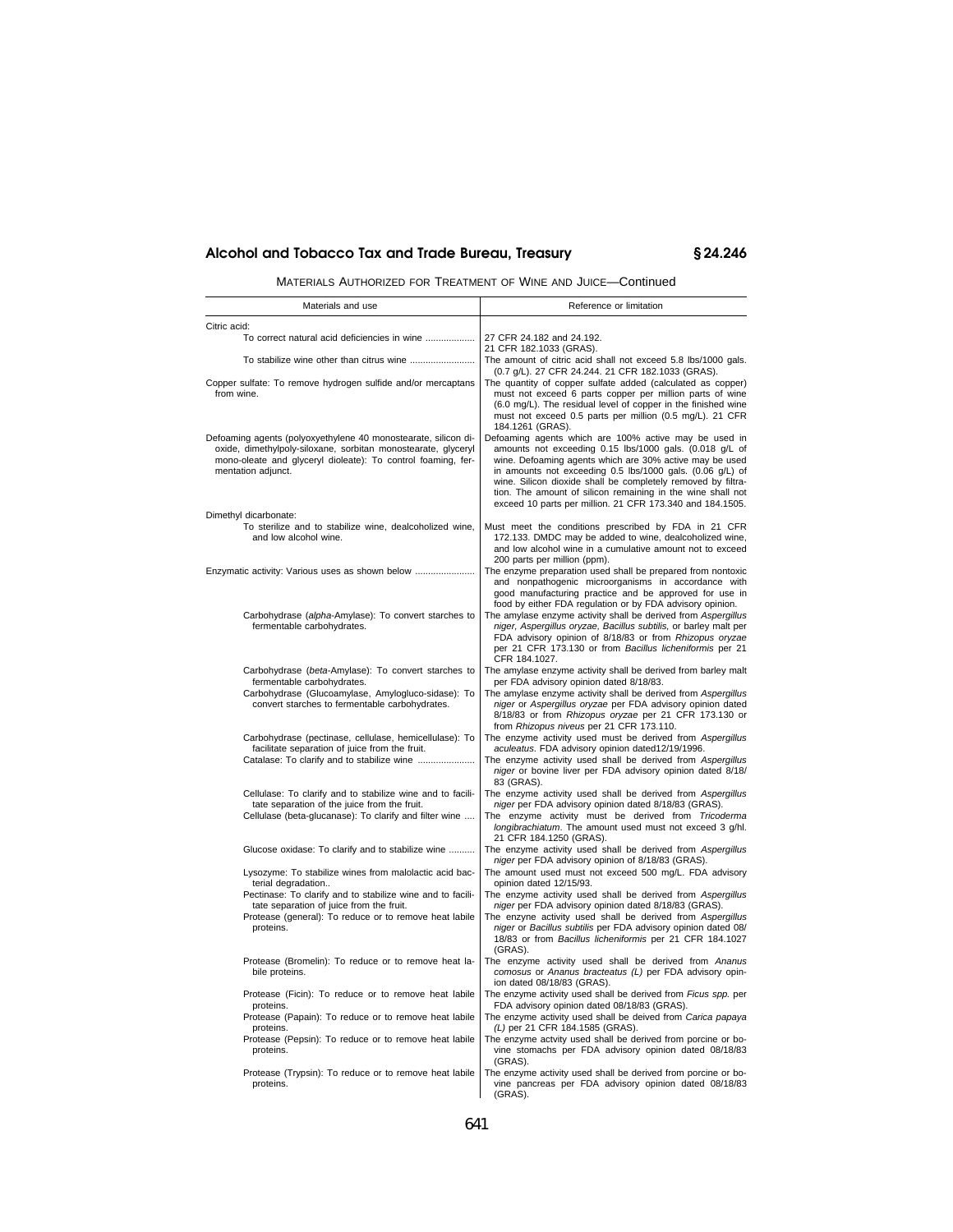# **§ 24.246 27 CFR Ch. I (4–1–08 Edition)**

| Materials and use                                                                                                                                                                               | Reference or limitation                                                                                                                                                                                                                                                                                                                                    |
|-------------------------------------------------------------------------------------------------------------------------------------------------------------------------------------------------|------------------------------------------------------------------------------------------------------------------------------------------------------------------------------------------------------------------------------------------------------------------------------------------------------------------------------------------------------------|
| Urease: To reduce levels of naturally occurring urea in<br>wine to help prevent the formation of ethyl carba-<br>mate.                                                                          | The urease enzyme activity shall be derived from<br>Lactobacillus fermentum per 21 CFR 184.1924. Use is lim-<br>ited to not more than 200 mg/L and must be filtered prior to<br>final packaging of the wine.                                                                                                                                               |
|                                                                                                                                                                                                 | Use authorized at a maximum level of 100mg/L in all standard<br>wines except natural wine produced from Vitis vinifera<br>grapes. FDA advisory opinion dated 12/1/86.                                                                                                                                                                                      |
| Ferrocyanide compounds (sequestered complexes): To remove<br>trace metal from wine and to remove objectionable levels of<br>sulfide and mercaptans from wine.                                   | No insoluble or soluble residue in excess of 1 part per million<br>shall remain in the finished wine and the basic character of<br>the wine shall not be changed by such treatment. GRAS<br>per FDA advisory opinion of 06/22/82.                                                                                                                          |
| Ferrous sulfate: To clarify and to stabilize wine                                                                                                                                               | The amount used shall not exeed 3 ozs./1000 gals. (0.022 g/<br>L) of wine. 21 CFR 184.1315 (GRAS).                                                                                                                                                                                                                                                         |
| Fumaric acid:                                                                                                                                                                                   |                                                                                                                                                                                                                                                                                                                                                            |
| To correct natural acid deficiencies in grape wine                                                                                                                                              | The fumaric acid content of the finished wine shall not exceed<br>25 lbs/1000 gals (3.0 g/L). 27 CFR 24.182 and 24.192. 21<br>CFR 172.350.                                                                                                                                                                                                                 |
|                                                                                                                                                                                                 | The fumaric acid content of the finished wine shall not exceed<br>25 lbs/1000 gals (3.0 g/L). 27 CFR 24.244. 21 CFR<br>172.350.                                                                                                                                                                                                                            |
| Gelatin (food grade): To clarify juice or wine                                                                                                                                                  | (GRAS).                                                                                                                                                                                                                                                                                                                                                    |
|                                                                                                                                                                                                 | The amount used shall not exceed 10 lbs/1000 gals. of wine<br>(1.2 g/L). GRAS per FDA advisory opinion dated 02/25/85.                                                                                                                                                                                                                                     |
| Lactic acid: To correct natural acid deficiencies in grape wine                                                                                                                                 | GRAS per FDA advisory opinion dated 02/25/85.<br>27 CFR 24.182 and 24.192.<br>21 CFR 184.1061 (GRAS).                                                                                                                                                                                                                                                      |
| Malic acid: To correct natural acid deficiencies in juice or wine<br>Malo-lactic bacteria: To stabilize grape wine                                                                              | 27 CFR 24.182 and 24.192. 21 CFR 184.1069 (GRAS).<br>Malo-lactic bacteria of the type Leuconostoc oenos may be<br>used in treating wine. GRAS per FDA advisory opinion<br>dated 02/25/85.                                                                                                                                                                  |
|                                                                                                                                                                                                 | Use authorized at a maximum level of 250 mg/L in all stand-<br>ard wine except natural wine produced from Vitis vinifera<br>grapes. FDA advisory opinion dated 12/1/86.                                                                                                                                                                                    |
| Milk products (pasteurized whole, skim, or half-and-half):                                                                                                                                      | The amount used must not exceed 2.0 liters of pasteurized                                                                                                                                                                                                                                                                                                  |
|                                                                                                                                                                                                 | milk product per 1,000 liters (0.2 percent V/V) of wine.<br>The amount used must not exceed 10 liters of pasteurized<br>milk product per 1,000 liters (1 percent V/V) of wine.                                                                                                                                                                             |
| Nitrogen gas: To maintain pressure during filtering and bottling<br>or canning of wine and to prevent oxidation of wine.<br>Oak chips or particles, uncharred and untreated: To smooth<br>wine. | 21 CFR 184.1540 (GRAS).<br>21 CFR 172.510.                                                                                                                                                                                                                                                                                                                 |
| Oxygen and compressed air:                                                                                                                                                                      |                                                                                                                                                                                                                                                                                                                                                            |
|                                                                                                                                                                                                 | None.                                                                                                                                                                                                                                                                                                                                                      |
| Polyvinyl-polypyr-rolidone (PVPP):<br>To clarify and to stabilize wine and to remove color<br>from red or black wine or juice.                                                                  | The amount used to treat the wine, including the juice from<br>which the wine was produced, shall not exceed 60 lbs/1,000                                                                                                                                                                                                                                  |
|                                                                                                                                                                                                 | gals. (7.19 g/L) and shall be removed during filtration. PVPP<br>may be used in a continuous or batch process. The finished<br>wine shall retain vinous character and shall have color of<br>not less than 0.6 Lovibond in a one-half inch cell or not<br>more than 95 percent transmittance per **AOAC Method<br>11.003-11.004 (14th Ed.). 21 CFR 173.50. |
| Potassium bitartrate: To stabilize grape wine                                                                                                                                                   | The amount used shall not exceed 35 lbs/1000 gals. (4.19 g/<br>L) of grape wine. 21 CFR 184.1077 (GRAS).                                                                                                                                                                                                                                                   |
| Potassium carbonate and/or potassium bicarbonate<br>To reduce excess natural acidity in wine, and in juice<br>prior to or during fermentation.                                                  | The natural or fixed acids shall not be reduced below 5 parts<br>per thousand (5 g/L). 21 CFR 184.1619 and 184.1613                                                                                                                                                                                                                                        |
| Potassium citrate: pH control agent and sequestrant in treat-<br>ment of citrus wines.                                                                                                          | (GRAS).<br>The amount of potassium citrate shall not exceed 25 lbs/1000<br>gals. (3.0 g/L) of finished wine. 27 CFR 24.182. 21 CFR                                                                                                                                                                                                                         |
| Potassium meta-bisulfite: To sterilize and to preserve wine                                                                                                                                     | 182.1625 and 182.6625 (GRAS).<br>The sulfur dioxide content of the finished wine shall not ex-<br>ceed the limitations prescribed in 27 CFR 4.22. 21 CFR<br>182.3637 (GRAS).                                                                                                                                                                               |
| Silica gel (colloidal silicon dioxide): To clarify wine or juice                                                                                                                                | Use must not exceed the equivalent of 20 lbs. colloidal silicon<br>dioxide at a 30% concentration per 1000 gals. of wine. (2.4<br>g/L). Silicon dioxide must be completely removed by filtra-<br>tion. 21 CFR 172.480.                                                                                                                                     |
| Sorbic acid and potassium salt of sorbic acid: To sterilize and to<br>preserve wine; to inhibit mold growth and secondary fer-<br>mentation.                                                    | The finished wine shall contain not more than 300 milligrams<br>of sorbic acid per liter of wine. 21 CFR 182.3089 and<br>182.3640 (GRAS).                                                                                                                                                                                                                  |

MATERIALS AUTHORIZED FOR TREATMENT OF WINE AND JUICE—Continued